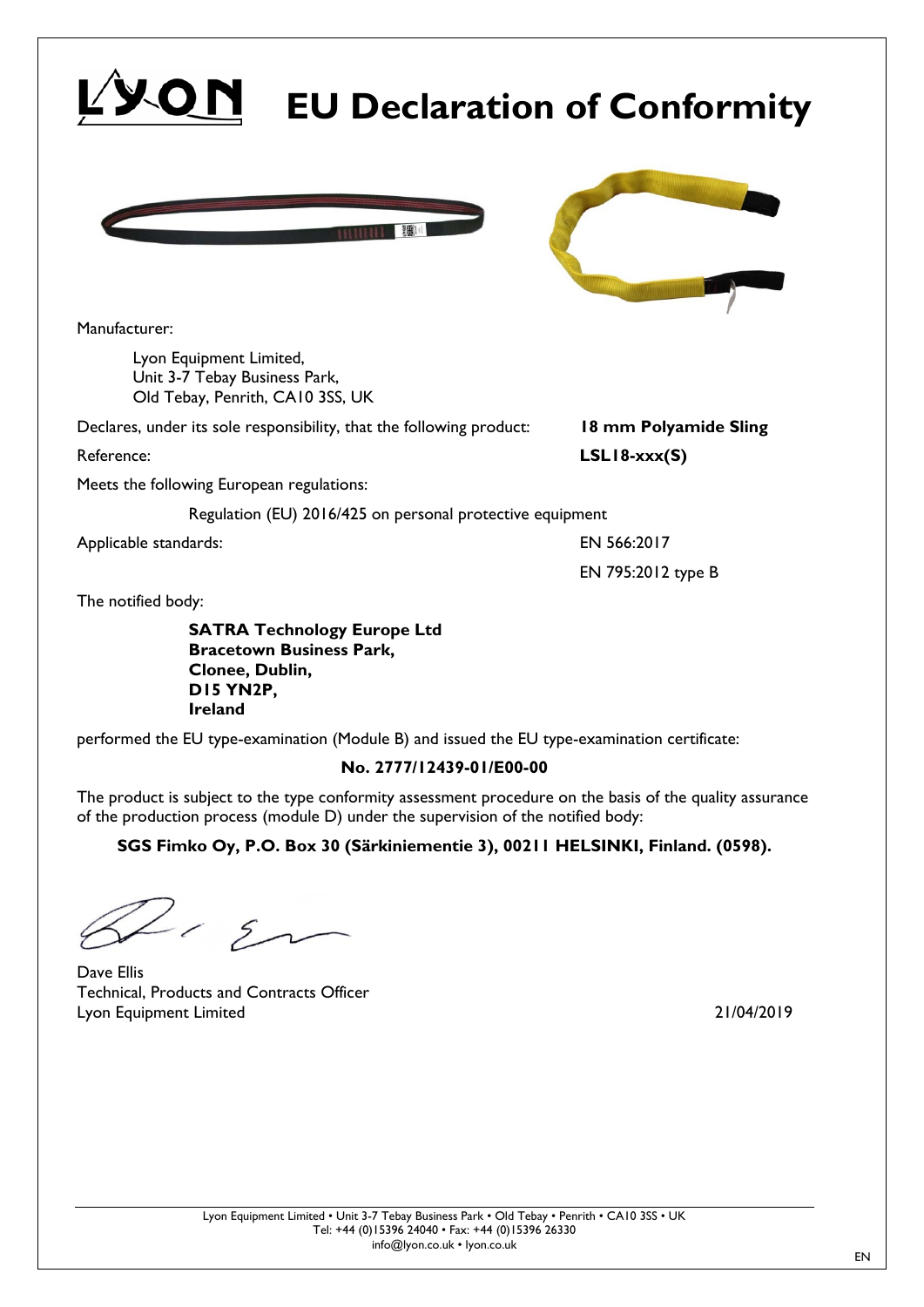

Ilmoitetun laitoksen on

**SATRA Technology Europe Ltd Bracetown Business Park, Clonee, Dublin, D15 YN2P, Irlanti** 

suorittava taho on tehnyt EU:n tyyppitarkastuksen (moduuli B) ja on myontanyt EU:n tyyppitarkastussertifikaatin

#### **No. 2777/12439-01/E00-00**

Tuotteeseen sovelletaan arviointimenettelya, joka kohdistuu tyyppia koskevan vaatimuksenmukaisuuden varmistamiseen ja joka perustuu tuotantoprosessin laadunvarmistukseen (moduuli D) tyyppitarkastuksen suorittavan tahon valvonnan alaisena

**SGS Fimko Oy, P.O. Box 30 (Särkiniementie 3), 00211 HELSINKI, Suomi. (0598).** 

 $112$ 

Dave Ellis Technical, Products and Contracts Officer Lyon Equipment Limited 21/04/2019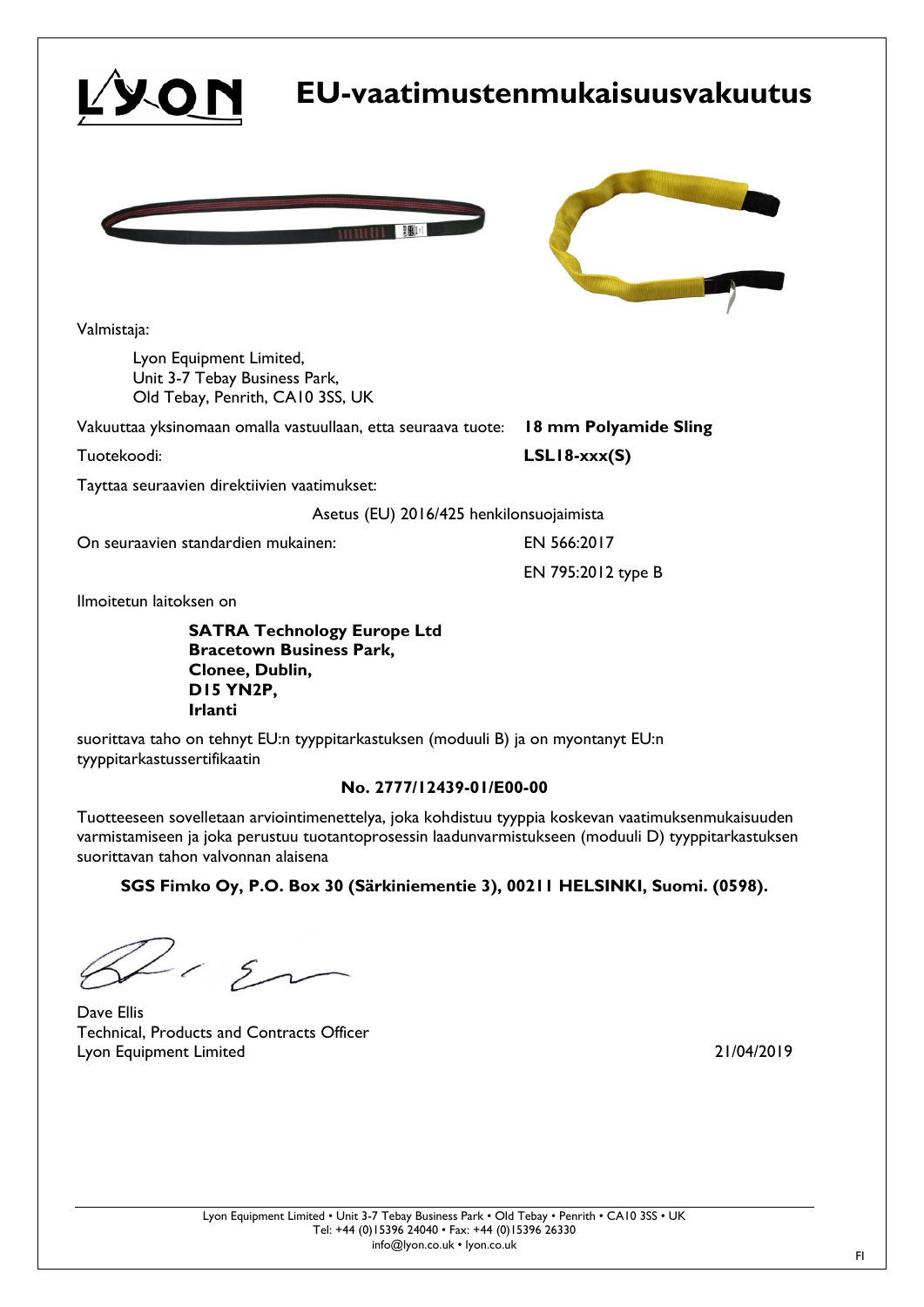# **Déclaration UE de conformité**





EN 795:2012 type B

Le fabricant:

Lyon Equipment Limited, Unit 3-7 Tebay Business Park, Old Tebay, Penrith, CA10 3SS, UK

Declare sous sa seule responsabilite que le produit suivant: **18 mm Polyamide Sling**

Référence: **LSL18-xxx(S)**

Est conforme aux reglementations europeennes suivantes:

Reglement (UE) 2016/425 relatif aux equipements de protection individuelle.

Normes appliquees: EN 566:2017

L'organisme notifie

**SATRA Technology Europe Ltd Bracetown Business Park, Clonee, Dublin, D15 YN2P, Irlande** 

a effectue l'examen UE de type (module B) et a etabli l'attestation d'examen UE de type

## **No. 2777/12439-01/E00-00**

Le produit est soumis a la procedure d'evaluation de la conformite au type sur la base de l'assurance de la qualite du mode de production (module D) sous la surveillance de l'organisme notifie:

**SGS Fimko Oy, P.O. Box 30 (Särkiniementie 3), 00211 HELSINKI, Finlande. (0598).** 

 $\sim$  En

Dave Ellis Technical, Products and Contracts Officer Lyon Equipment Limited 21/04/2019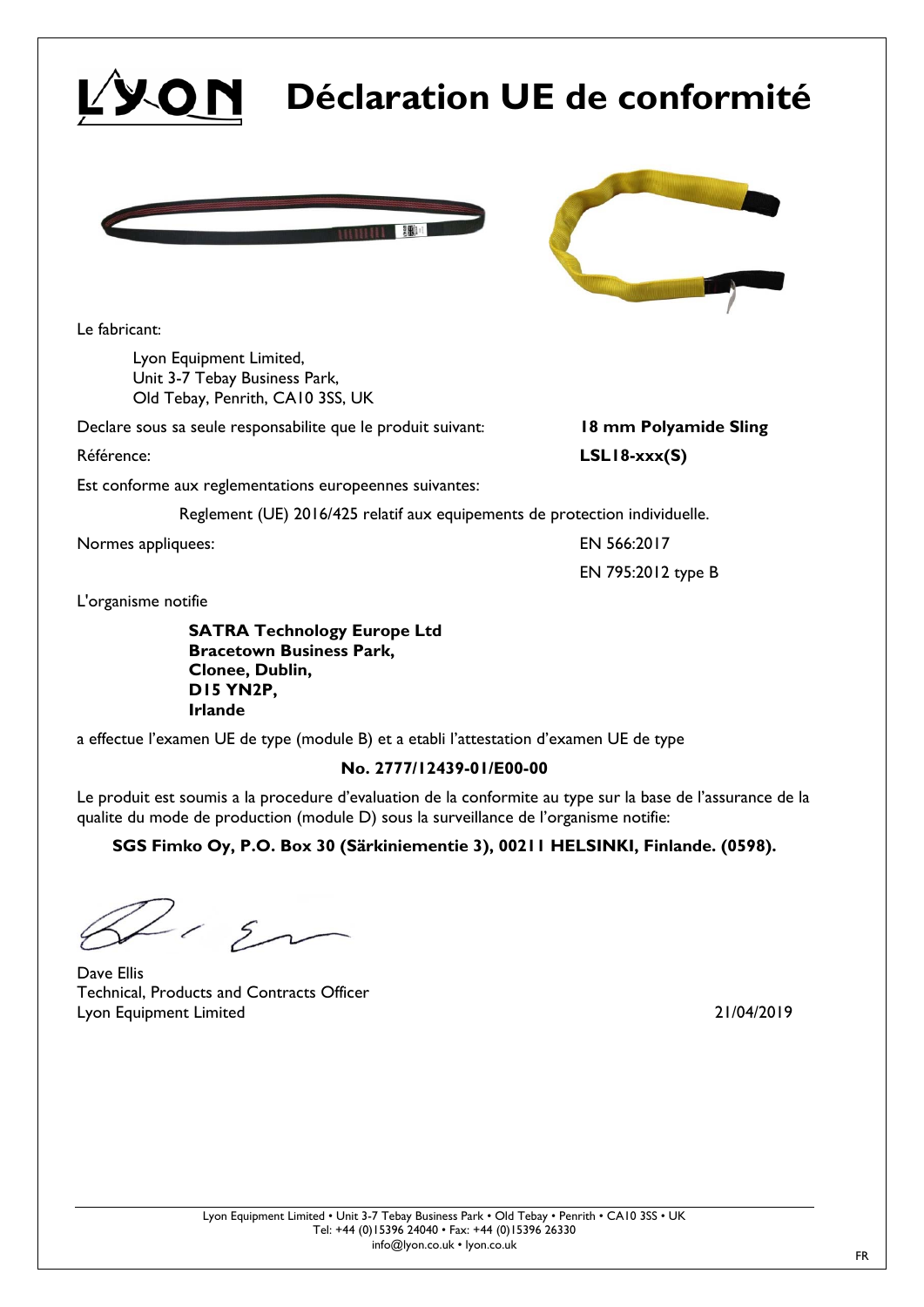|                                                                                                                               | <b>ESB</b> samræmisyfirlýsing             |
|-------------------------------------------------------------------------------------------------------------------------------|-------------------------------------------|
|                                                                                                                               |                                           |
| Framleiðandi                                                                                                                  |                                           |
| Lyon Equipment Limited,<br>Unit 3-7 Tebay Business Park,<br>Old Tebay, Penrith, CA10 3SS, UK                                  |                                           |
| Segir, á eigin ábyrgð, að eftirfarandi vara:                                                                                  | 18 mm Polyamide Sling                     |
| Tilvísun:                                                                                                                     | $LSL18-xxxx(S)$                           |
| Fylgist með eftirfarandi evrópskum reglum:                                                                                    |                                           |
|                                                                                                                               | Reglugerð (ESB) 2016/425 um persónuhlífar |
| Gildandi staðlar:                                                                                                             | EN 566:2017                               |
|                                                                                                                               | EN 795:2012 type B                        |
| Tilkynntur aðili:                                                                                                             |                                           |
| <b>SATRA Technology Europe Ltd</b><br><b>Bracetown Business Park,</b><br>Clonee, Dublin,<br><b>DI5 YN2P,</b><br><b>Irland</b> |                                           |

gerði gerðarviðurkenning í ESB (Module B) og gaf út gerðarprófunarvottorð ESB:

### **No. 2777/12439-01/E00-00**

Varan er háð gerð samræmismatsferlisins á grundvelli gæðatryggingar framleiðsluferlisins (eining D) undir eftirliti tilkynnts aðila:

**SGS Fimko Oy, P.O. Box 30 (Särkiniementie 3), 00211 HELSINKI, Finnland. (0598).** 

 $2.5$ 

Dave Ellis Technical, Products and Contracts Officer Lyon Equipment Limited 21/04/2019